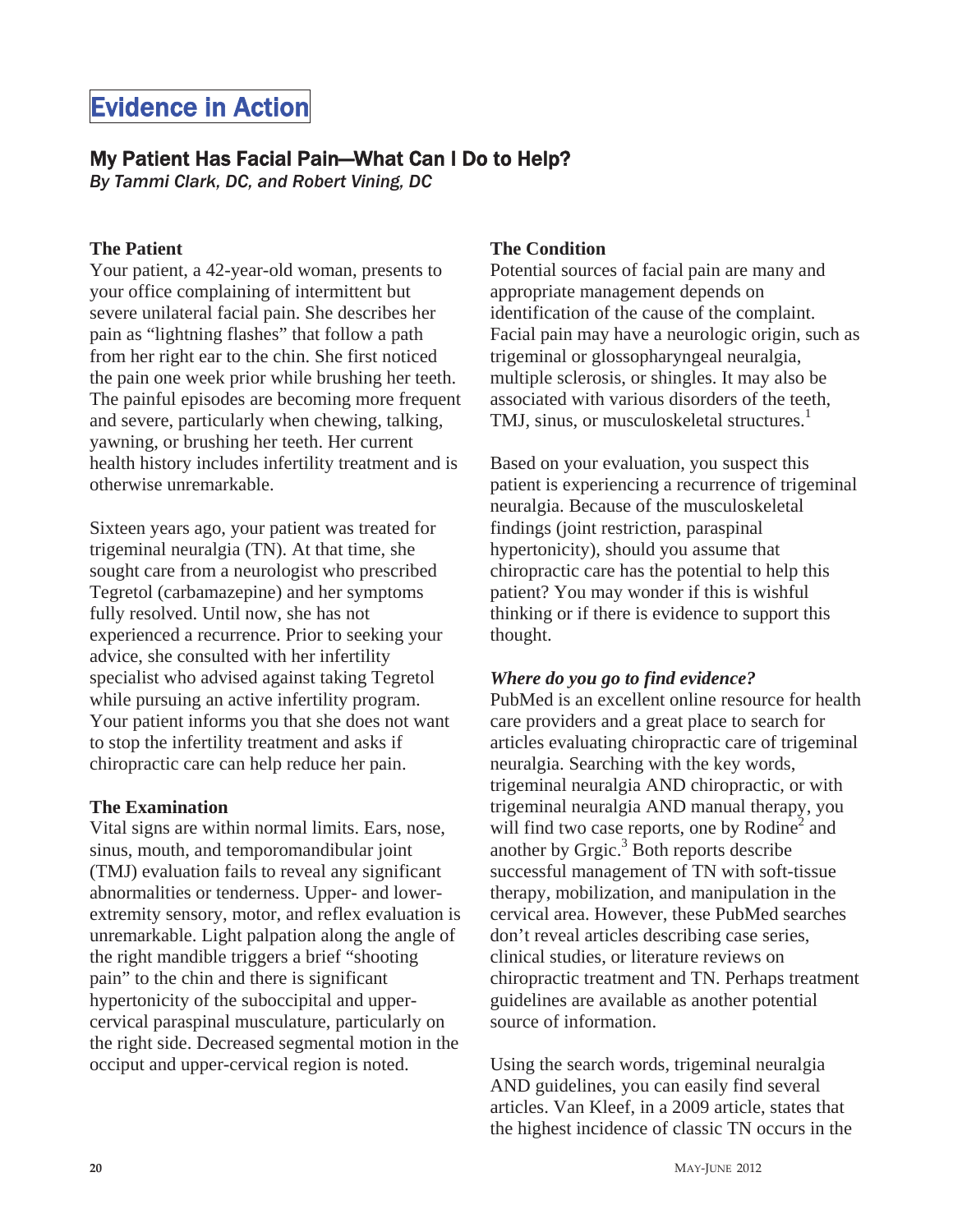50- to 70-year age group and recommends MRI evaluation for all patients to exclude tumor and multiple sclerosis  $(MS)$  causes.<sup>4</sup> The 2008 European Federation of Neurological Societies guidelines state that younger age is significantly associated with increased risk for secondary TN (caused by tumor or MS). $<sup>5</sup>$  Given these</sup> recommendations and your patient's relatively young age, it will be important to carefully monitor her neurological status and consider advanced imaging or referral. These guidelines also provide information on standard pharmacological and surgical management of TN, which can assist you in informing and advising her about the available options.

## *Can you use these articles to help make a more informed decision?*

Case reports are a form of evidence. However, they represent a low level of scientific evidence and thus a potentially fragile foundation on which to base your care. Clinical trials, systematic reviews, and meta-analyses contribute higher levels of evidence. It would be presumptuous to assume your results will match those of these two case reports because results shown in one or two people are not necessarily transferrable to others. Nevertheless, the information contained in them may be worthwhile and you may decide to carefully read on. The aforementioned guidelines do not address the question of chiropractic care in the management of TN. It appears that few or no clinical trials exist on the topic. That doesn't mean chiropractic care cannot provide another treatment option; all it means is that little or no research has been performed. Nevertheless, these guidelines can be a valuable resource for current diagnostic, testing, and management information. By understanding these articles, you can better diagnose and advise your patient.

## *A closer look at critical appraisal*

Case reports appearing in peer-reviewed scientific journals are designed to communicate unique clinical situations (e.g., clinical presentations, responses to care, anomalous

findings) involving a single patient. They often describe something about which little has been published. Most case reports evolve from clinical settings, where the environment is not standardized, data are not systematically collected, and where no comparisons with other treatments or patients occur. Far from being unimportant, case reports can provide information on many conditions. They represent a first step in reporting and describing conditions that often need further study.

#### *Are the findings applicable to your patient?*

When extrapolating information from case reports, you should ask some questions. Are the patient characteristics identical to your situation? Is the treatment described well enough for you to replicate, or is it only generally outlined? Is it possible that key elements of the case are unreported? Usually these questions cannot be definitively answered. Even if they can, is it reasonable to assume the results from one case will transfer to others in a reliable manner?

#### *What is your decision?*

Though the case reports were valuable, you realize that there is little literature-based evidence to support or exclude chiropractic as a treatment option for this patient. Based on your examination findings, clinical experience and patient's goals and wishes, you may decide that a limited trial of chiropractic care is safe and a worthwhile recommendation. Because of the knowledge gained from your evidence search, you will be better able to evaluate and diagnose TN, monitor progress, provide advice, and communicate with other providers about this painful condition.

*Tammi Clark, DC, is an associate professor and the coordinator of Cross-Curricular Assessment at Palmer College of Chiropractic, San Jose, Calif.*

*Robert Vining, DC, is an assistant professor and senior research clinician at the Palmer Center for Chiropractic Research, Palmer College of Chiropractic, Davenport, Iowa.*